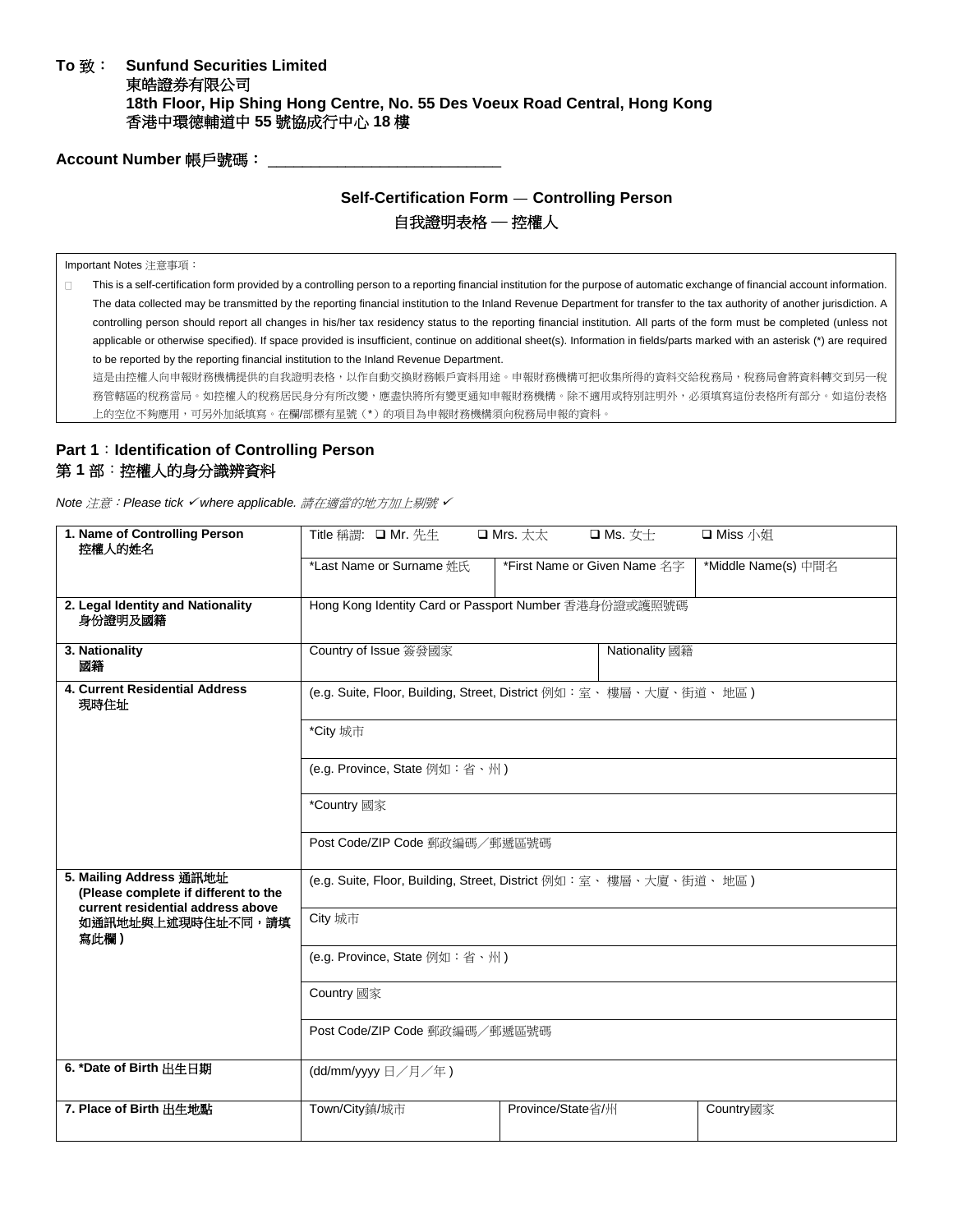#### **Part 2**:**The Entity Account Holder(s) of which you are a controlling person**

## 第 **2** 部:您作為控權人的實體帳户持有人

Please enter the name of the entity account holder of which you are a controlling person. 請填寫您作為控權人的實體帳户持有人的名稱。

| Entity 實體 | Name of the Entity Account Holder 實體帳戶持有人的名稱 |
|-----------|----------------------------------------------|
| (1)       |                                              |
| (2)       |                                              |
| (3)       |                                              |

# **Part 3**:**Type of Controlling Person** 第 **3** 部:控權人類別

Please Tick  $✓$  the appropriate box to indicate the type of controlling person for each entity account stated in Part 2 就第 2 部所載的每個實體,請在適當方格內加上剔號 ✓,指出控權人就每個實體所屬的控權人類別。

| <b>Type of Entity</b><br>實體類別        | $1 - 1 - 1 - 1 - 1 - 1 = 0$<br><b>Type of Controlling Person</b><br>控權人類別                               | <b>Entity 1</b><br>實體1 | <b>Entity 2</b><br>實體2 | Entity3<br>實體3 |
|--------------------------------------|---------------------------------------------------------------------------------------------------------|------------------------|------------------------|----------------|
| Legal Person<br>法人                   | Individual who has a controlling ownership interest (i.e. not less than 25% of issued<br>share capital) | $\Box$                 | ப                      | ◻              |
|                                      | 擁有控制股權的個人 (即擁有不少於百分之二十五的已發行股本)                                                                          |                        |                        |                |
| (e.g. Corporation,<br>partnership or | Individual who exercises control/is entitled to exercise control through other means (i.e.              | $\Box$                 | $\Box$                 |                |
| listed company)                      | not less than 25% of voting rights)                                                                     |                        |                        |                |
|                                      | 以其他途徑行使控制權或有權行使控制權的個人 (即擁有不少於百分之二十五的 表決                                                                 |                        |                        |                |
|                                      | 權)                                                                                                      |                        |                        |                |
|                                      | Individual who holds the position of senior managing official/ exercises ultimate control               | $\Box$                 | ❏                      |                |
|                                      | over the management of the entity                                                                       |                        |                        |                |
|                                      | 擔任該實體的高級管理人員/對該實體的管理行使最終控制權的個人                                                                          |                        |                        |                |
| <b>Trust</b><br>信託                   | Settlor 財產授予人                                                                                           | $\Box$                 | □                      | ப              |
|                                      | Trustee 受託人                                                                                             | $\Box$                 | ❏                      | ◻              |
|                                      | Protector 保護人                                                                                           | ❏                      | ❏                      | ◻              |
|                                      | Beneficiary or member of the class of beneficiaries                                                     | $\Box$                 | ❏                      | ❏              |
|                                      | 受益人或某類別受益人的成員                                                                                           |                        |                        |                |
|                                      | Other (e.g. individual who exercises control over another entity being the                              | $\Box$                 | ❏                      | ⊓              |
|                                      | settlor/trustee/protector/beneficiary)                                                                  |                        |                        |                |
|                                      | 其他(例如:如財產授予人/受託人/保護人/受益人為另一實體,對該實體行使控 制權                                                                |                        |                        |                |
|                                      | 的個人)                                                                                                    |                        |                        |                |
| Legal Arrangement                    | Individual in a position equivalent/similar to settler                                                  | $\Box$                 | $\Box$                 | П              |
| other than Trust                     | 處於相等/相類於財產授予人位置的個人                                                                                      |                        |                        |                |
| 除信託以外的法律                             | Individual in a position equivalent/similar to trustee                                                  | $\Box$                 | ❏                      | □              |
| 安排                                   | 處於相等/相類於受託人位置的個人                                                                                        |                        |                        |                |
|                                      | Individual in a position equivalent/similar to protector                                                | $\Box$                 | ❏                      | ⊓              |
|                                      | 處於相等/相類於保護人位置的個人                                                                                        |                        |                        |                |
|                                      | Individual in a position equivalent/similar to beneficiary or member of the class of                    | $\Box$                 | ◻                      | $\Box$         |
|                                      | beneficiaries                                                                                           |                        |                        |                |
|                                      | 處於相等/相類於受益人或某類別受益人的成員位置的個人                                                                              |                        |                        |                |
|                                      | Other (e.g. individual who exercises control over another entity being equivalent/similar               | ◻                      | ❏                      | ⊓              |
|                                      | to settlor/trustee/protector/beneficiary)                                                               |                        |                        |                |
|                                      | 其他(例如:如處於相等/相類於財產授予人/受託人/保護人/受益人位置的人為另 一實                                                               |                        |                        |                |
|                                      | 體,對該實體行使控制權的個人)                                                                                         |                        |                        |                |